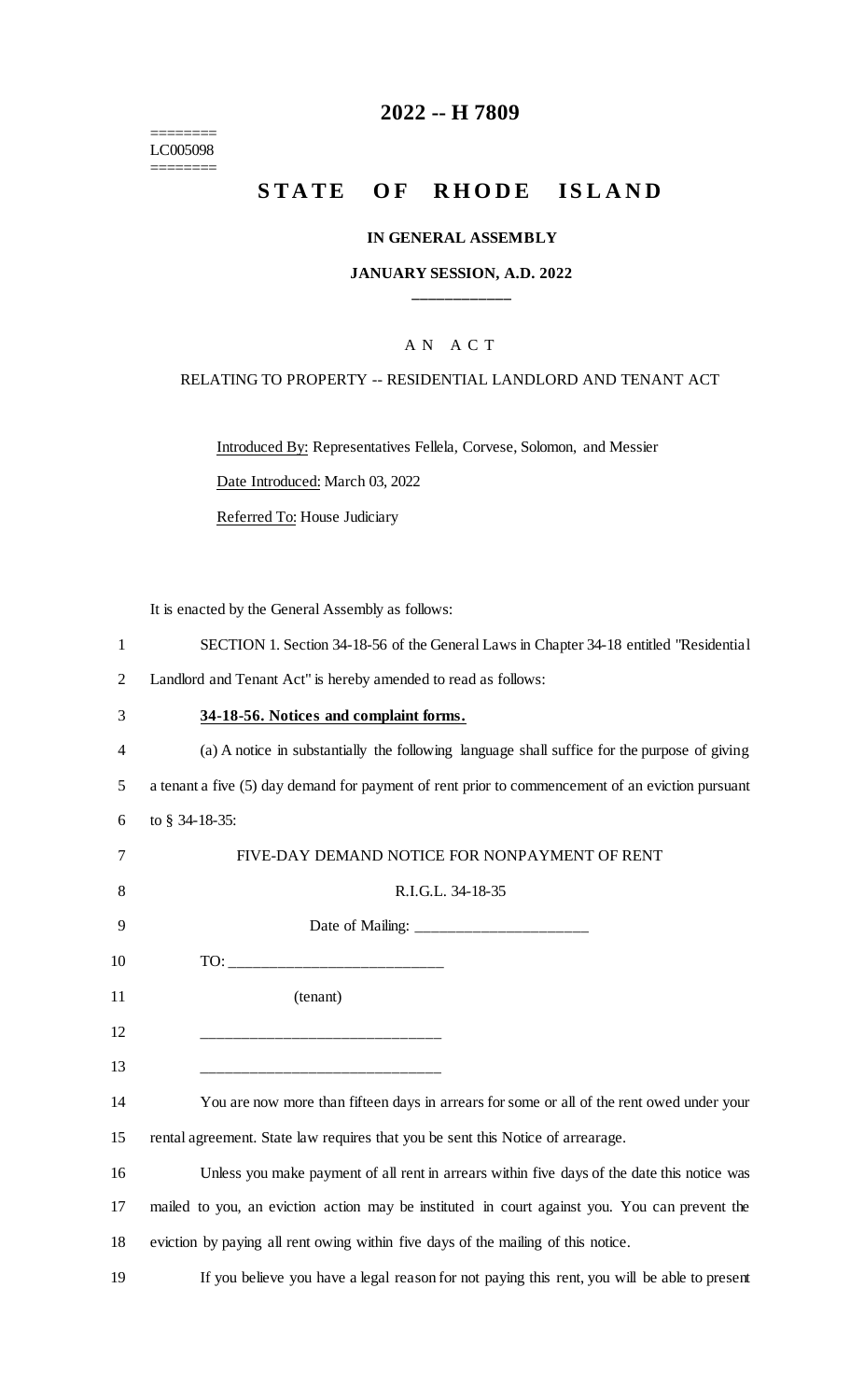| $\mathbf{1}$   | that defense at the eviction hearing. The rent in arrears as of the above date is \$_____________.                     |
|----------------|------------------------------------------------------------------------------------------------------------------------|
| $\overline{2}$ | <u> 1940 - Johann John Stone, mars eta bainar eta industrial eta industrial eta industrial eta industrial eta in</u>   |
| 3              | (signature)                                                                                                            |
| 4              | <u> 1940 - Johann John Stone, mars eta bainar</u>                                                                      |
| 5              | <u> 1999 - Johann John Harry Harry Harry Harry Harry Harry Harry Harry Harry Harry Harry Harry Harry Harry Harry H</u> |
| 6              | (name and address of land-                                                                                             |
| 7              | lord/owner)                                                                                                            |
| 8              | I certify that I placed in regular U.S. mail, first class postage prepaid, a copy of this Notice,                      |
| 9              |                                                                                                                        |
| 10             |                                                                                                                        |
| 11             | (landlord<br><b>or</b><br>owner                                                                                        |
| 12             | signature)                                                                                                             |
| 13             | (b) A notice in substantially the following language shall suffice for the purpose of giving                           |
| 14             | a tenant a notice of noncompliance with the rental agreement pursuant to § 34-18-36:                                   |
| 15             | NOTICE OF NONCOMPLIANCE                                                                                                |
| 16             | R.I.G.L. 34-18-36                                                                                                      |
| 17             |                                                                                                                        |
| 18             |                                                                                                                        |
| 19             | (tenant)                                                                                                               |
| 20             |                                                                                                                        |
| 21             |                                                                                                                        |
| 22             | (address)                                                                                                              |
| 23             | You are in breach of your rental agreement, or of your legal duties under R.I.G.L. 34-18-                              |
| 24             | 24, because you:                                                                                                       |
| 25             |                                                                                                                        |
| 26             |                                                                                                                        |
| 27             |                                                                                                                        |
| 28             | (provide details)                                                                                                      |
| 29             | To remedy this situation you must do the following within twenty days of the date of                                   |
| 30             | mailing of this Notice:                                                                                                |
| 31             |                                                                                                                        |
| 32             |                                                                                                                        |
| 33             |                                                                                                                        |
| 34             | If you do not remedy this situation within twenty days, your rental agreement will terminate                           |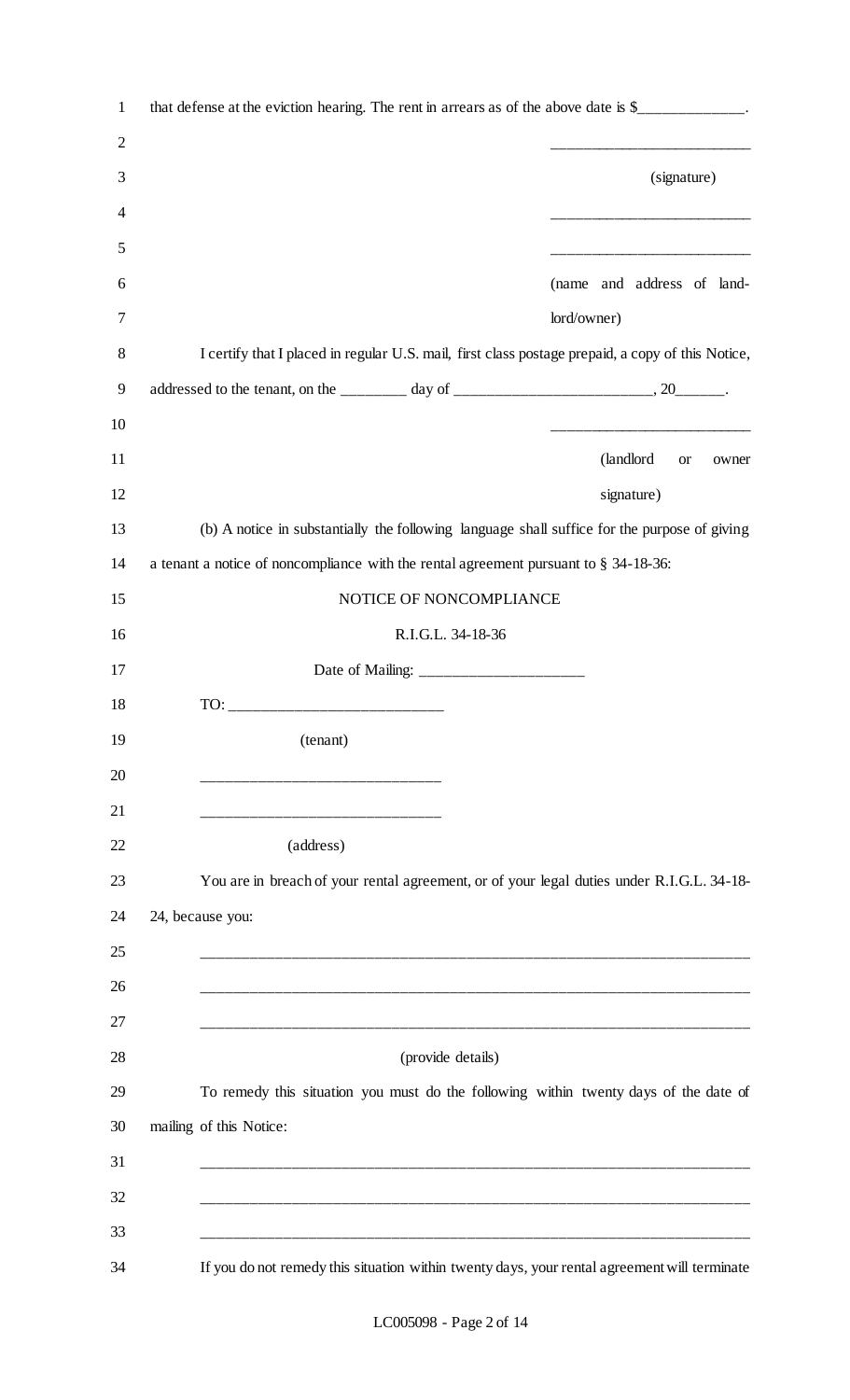| without further notice on _________(date, which must be not less than twenty-one days from the    |
|---------------------------------------------------------------------------------------------------|
| date of mailing of this Notice). (NOTE: Under the law you lose this right to remedy your          |
| noncompliance if this is the second notice on the same subject within the past six months.) After |
| that date an eviction case may begin in court, and you may be served with a complaint. You will   |
| have the right to a hearing and to present any defenses you believe you have.                     |
|                                                                                                   |
| (signature)                                                                                       |
|                                                                                                   |
|                                                                                                   |
| (name and address of land-                                                                        |
| lord/owner)                                                                                       |
| I certify that I placed in regular U.S. mail, first class postage prepaid, a copy of this Notice, |
|                                                                                                   |
|                                                                                                   |
| (landlord)<br><b>or</b><br>owner                                                                  |
| signature)                                                                                        |
| (c) A notice in substantially the following language shall suffice for the purpose of giving      |
| a tenant notice of termination of tenancy pursuant to $\S$ 34-18-37:                              |
| NOTICE OF TERMINATION OF TENANCY                                                                  |
| R.I.G.L. 34-18-37                                                                                 |
|                                                                                                   |
|                                                                                                   |
|                                                                                                   |
|                                                                                                   |
|                                                                                                   |
|                                                                                                   |
| You are hereby directed to vacate and remove your property and personal possessions from          |
|                                                                                                   |
|                                                                                                   |
|                                                                                                   |
| landlord/owner on the first day after the end of your current rental period, namely               |
|                                                                                                   |
| This notice is given for the purpose of terminating your tenancy. You must continue to pay        |
| (address of premises)                                                                             |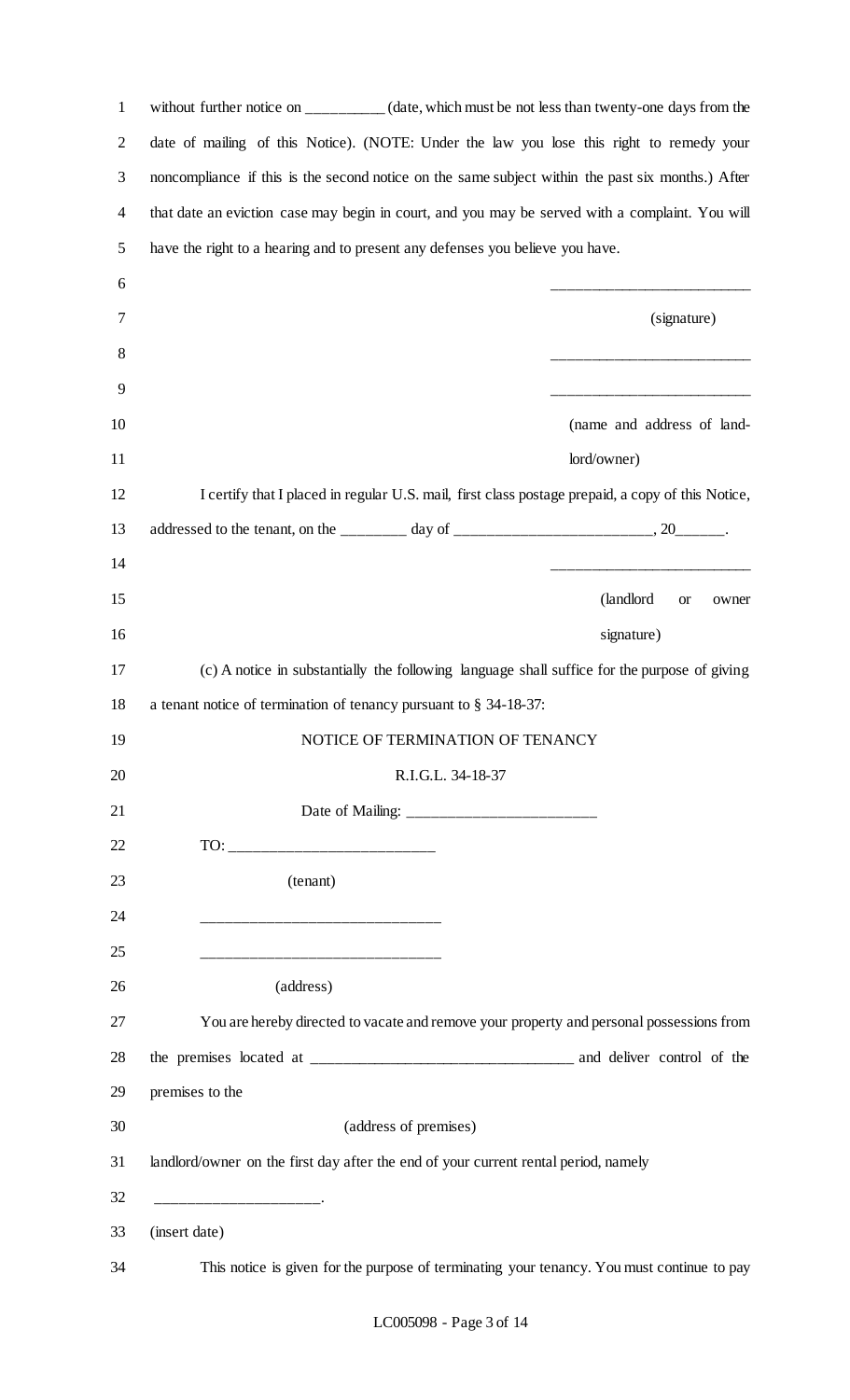| $\mathbf{1}$   | rent as it becomes due until the date indicated above. If you fail to pay that rent, a nonpayment   |                                                                                                                      |
|----------------|-----------------------------------------------------------------------------------------------------|----------------------------------------------------------------------------------------------------------------------|
| $\overline{2}$ | eviction action may be instituted against you.                                                      |                                                                                                                      |
| 3              | If you fail to vacate the premises by the date specified, an eviction may be instituted against     |                                                                                                                      |
| $\overline{4}$ | you without further notice. If you believe you have a defense to this termination, you will be able |                                                                                                                      |
| 5              | to raise that defense at the court hearing.                                                         |                                                                                                                      |
| 6              |                                                                                                     |                                                                                                                      |
| 7              |                                                                                                     | (signature)                                                                                                          |
| 8              |                                                                                                     |                                                                                                                      |
| 9              |                                                                                                     |                                                                                                                      |
| 10             |                                                                                                     |                                                                                                                      |
| 11             |                                                                                                     | (name and address of land-                                                                                           |
| 12             |                                                                                                     | lord/owner)                                                                                                          |
| 13             | I certify that I placed in regular U.S. mail, first class postage prepaid, a copy of this Notice,   |                                                                                                                      |
| 14             |                                                                                                     |                                                                                                                      |
| 15             |                                                                                                     |                                                                                                                      |
| 16             |                                                                                                     | (landlord<br><b>or</b><br>owner                                                                                      |
| 17             |                                                                                                     | signature)                                                                                                           |
|                |                                                                                                     |                                                                                                                      |
| 18             |                                                                                                     | (d) A complaint in substantially the following language shall suffice for the purpose of                             |
| 19             | commencing an eviction action for nonpayment of rent pursuant to § 34-18-35:                        |                                                                                                                      |
| 20             | State of Rhode Island                                                                               |                                                                                                                      |
| 21             | --------------------------------. Sc.                                                               | <b>DISTRICT</b>                                                                                                      |
| 22             | <b>COURT</b>                                                                                        |                                                                                                                      |
| 23             |                                                                                                     |                                                                                                                      |
| 24             | <b>DIVISION</b>                                                                                     |                                                                                                                      |
| 25             | <b>PLAINTIFF</b>                                                                                    | <b>DEFENDANT</b>                                                                                                     |
| 26             |                                                                                                     | <u> 1990 - Johann John Harry Harry Harry Harry Harry Harry Harry Harry Harry Harry Harry Harry Harry Harry Harry</u> |
| 27             | (Landlord's Name)                                                                                   | (Tenant's Name)                                                                                                      |
| 28             | V                                                                                                   |                                                                                                                      |
| 29             |                                                                                                     |                                                                                                                      |
| 30             |                                                                                                     |                                                                                                                      |
| 31             |                                                                                                     |                                                                                                                      |
| 32             | (address)                                                                                           | (address of rental                                                                                                   |
| 33             |                                                                                                     | premises)                                                                                                            |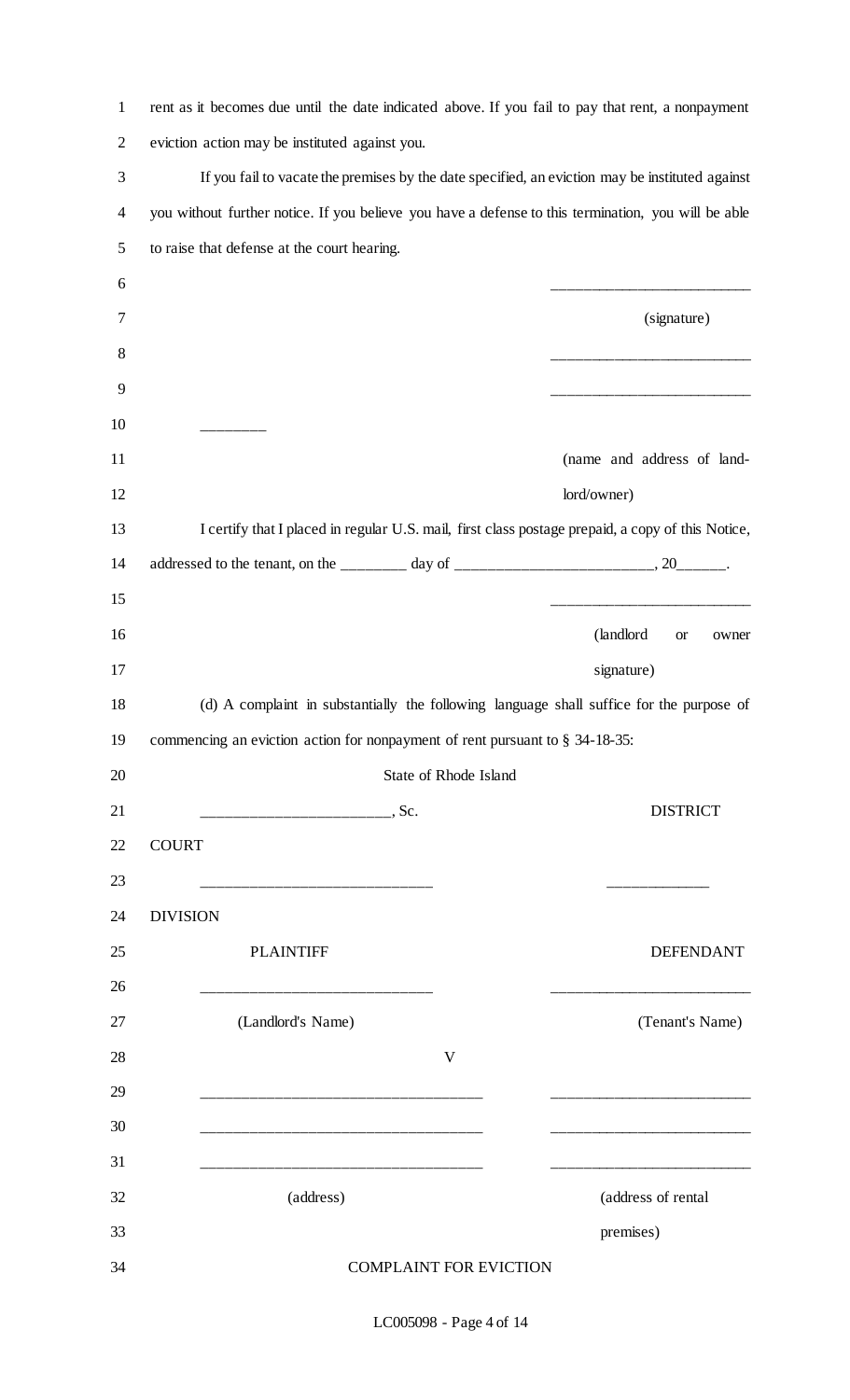| $\mathbf{1}$   | FOR NONPAYMENT OF RENT                                                                               |
|----------------|------------------------------------------------------------------------------------------------------|
| $\mathbf{2}$   | R.I.G.L. 34-18-35                                                                                    |
| 3              | 1. Plaintiff is the owner/landlord of the rental premises listed above, in which the Defendant       |
| $\overline{4}$ | Tenant currently resides.                                                                            |
| 5              | 2. Defendant is more than fifteen days in arrears in rental payments due to the plaintiff from       |
| 6              | the defendant. The rent is $\frac{1}{2}$ per _________, and the amount in arrears is $\frac{1}{2}$   |
| 7              | as of the __________ day of ___________, 20____.                                                     |
| 8              | (month)                                                                                              |
| 9              | 3. Plaintiff has served the five-day demand notice as required by law, and a copy of that            |
| 10             | notice is attached to this complaint. The notice was mailed to the defendant on the _________ day    |
| 11             | of _________, 20_____.                                                                               |
| 12             | 4. Defendant has not paid the rent in arrears or offered the full amount in arrears, either          |
| 13             | before or after the demand notice. Defendant remains in possession of the rental premises.           |
| 14             | WHEREFORE, Plaintiff requests that this Court grant a judgment for possession of the                 |
| 15             | premises (eviction of the tenant) and for back rent in the amount of \$___________, plus costs.      |
| 16             |                                                                                                      |
| 17             | address<br>(Name<br>of<br>&                                                                          |
| 18             | landlord/owner or attorney for                                                                       |
| 19             | landlord)                                                                                            |
| 20             |                                                                                                      |
| 21             |                                                                                                      |
| 22             | (e) A complaint in substantially the following language shall suffice for the purpose of             |
| 23             | commencing an eviction action for noncompliance with the rental agreement pursuant to $\S 34-18$     |
| 24             | 36, or an eviction action for unlawfully holding over after expiration or termination of the tenancy |
| 25             | pursuant to $\S$ 34-18-38:                                                                           |
| 26             | <b>STATE OF RHODE ISLAND</b>                                                                         |
| 27             | ---------------------------------. Sc.<br><b>DISTRICT</b>                                            |
| 28             | <b>COURT</b>                                                                                         |
| 29             |                                                                                                      |
| 30             | <b>DIVISION</b>                                                                                      |
| 31             | <b>PLAINTIFF</b><br><b>DEFENDANT</b>                                                                 |
| 32             |                                                                                                      |
| 33             | (Landlord's Name)<br>(Tenant's Name)                                                                 |
| 34             | $\mathbf{V}$                                                                                         |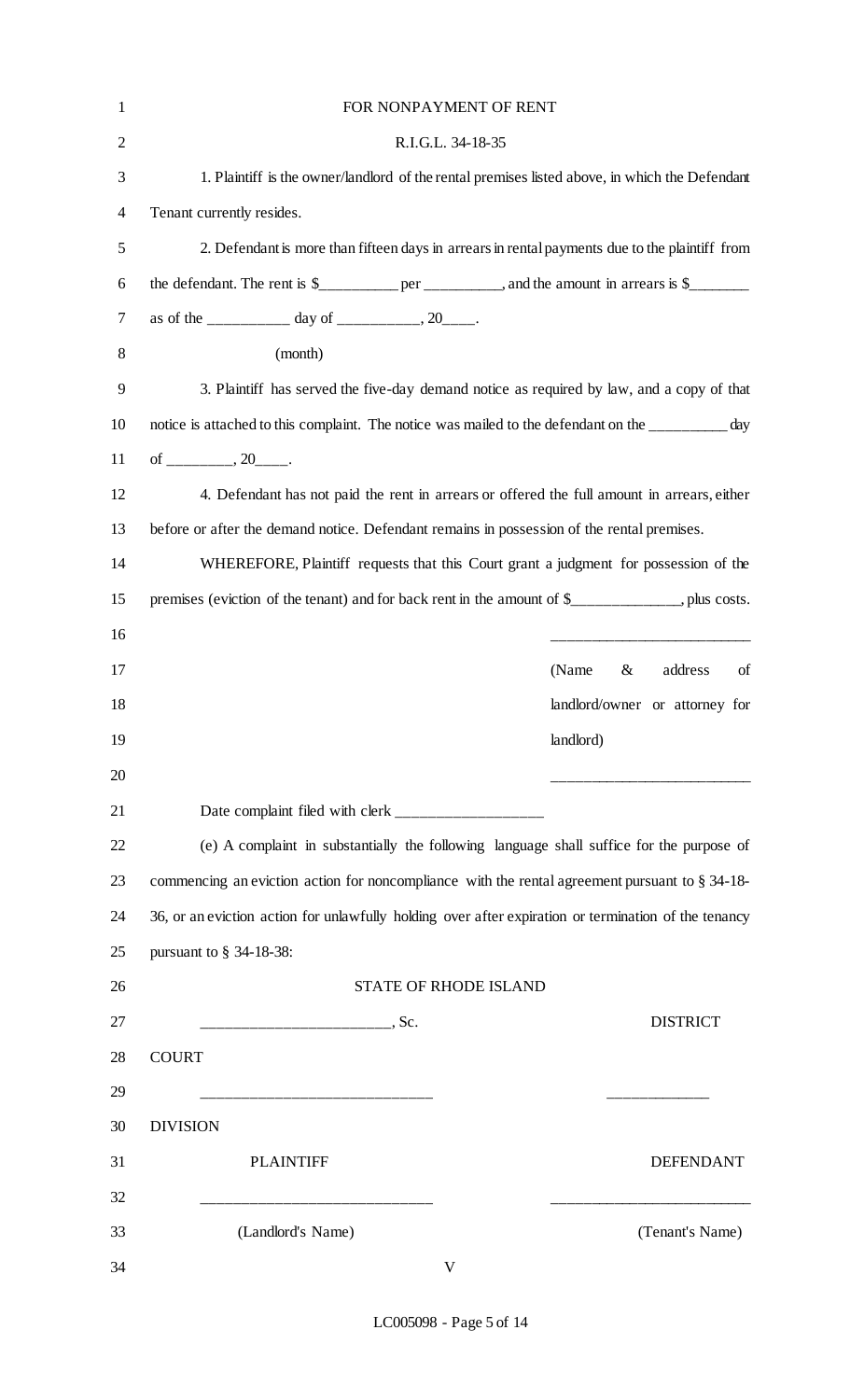| $\mathbf{1}$   |                                                                                                    |                                 |
|----------------|----------------------------------------------------------------------------------------------------|---------------------------------|
| $\overline{2}$ |                                                                                                    |                                 |
| 3              | (address)                                                                                          | (address of rental              |
| 4              |                                                                                                    | premises)                       |
| 5              | <b>COMPLAINT FOR EVICTION</b>                                                                      |                                 |
| 6              | FOR REASON OTHER THAN                                                                              |                                 |
| 7              | NONPAYMENT OF RENT                                                                                 |                                 |
| 8              | R.I.G.L. 34-18-36                                                                                  |                                 |
| 9              | R.I.G.L. 34-18-38                                                                                  |                                 |
| 10             | 1. Plaintiff Landlord(s) owns the rental premises listed above, in which the Defendant             |                                 |
| 11             | Tenant(s) resides.                                                                                 |                                 |
| 12             | 2. CHECK ONE:                                                                                      |                                 |
| 13             | Defendant breached the tenant's obligations under the rented agreement or § 34-18-                 |                                 |
| 14             | 24 as set forth in the attached copy of the notice of noncompliance which was mailed to the        |                                 |
| 15             | defendant. Defendant has not cured or remedied the breach. (Plaintiff must attach copy of required |                                 |
| 16             | notice of noncompliance.)                                                                          |                                 |
|                | ___ Defendant has remained in possession of the rented premises following the period set           |                                 |
| 18             | forth in the attached notice of termination of tenancy which was mailed to defendant. (Plaintiff   |                                 |
|                | must attach copy of required termination notice.)                                                  |                                 |
|                | Defendant breached the tenants' obligations under $\S$ 34-18-24(8), (9) or (10).                   |                                 |
|                | 3. Plaintiff seeks judgment for possession of the premises plus judgment in the amount of          |                                 |
|                |                                                                                                    |                                 |
|                |                                                                                                    |                                 |
|                |                                                                                                    |                                 |
|                |                                                                                                    |                                 |
|                |                                                                                                    |                                 |
| 27             | (explain basis for money claim)                                                                    |                                 |
| 28             | Plaintiff seeks costs and fees (if applicable).                                                    |                                 |
| 29             |                                                                                                    |                                 |
|                |                                                                                                    | (Signature of Landlord/Owner or |
|                |                                                                                                    |                                 |
| 30             |                                                                                                    |                                 |
|                |                                                                                                    | Attorney)                       |
|                | Date complaint filed with clerk __________                                                         |                                 |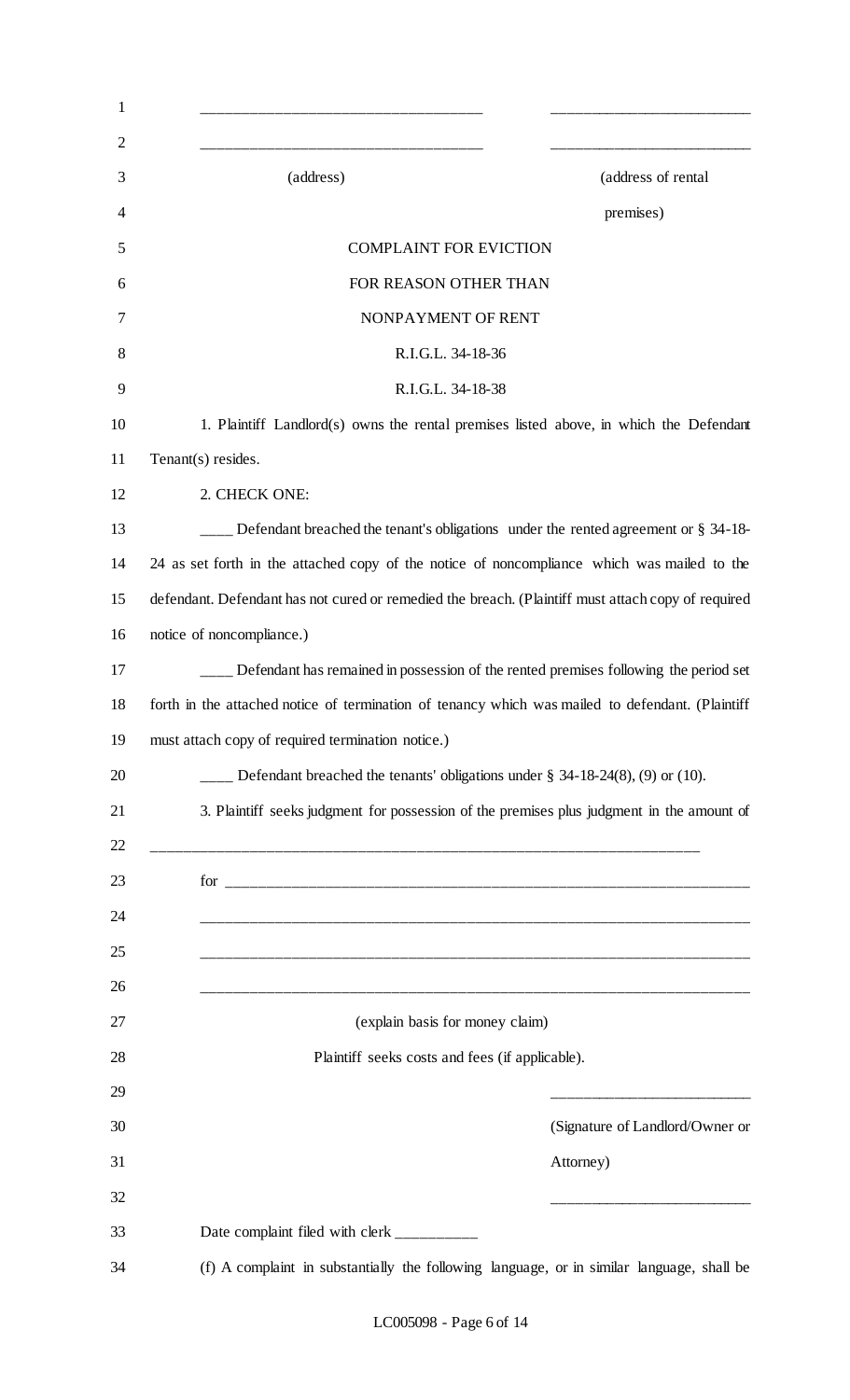| eviction actions:<br><b>NOT FOR EVICTION</b><br>State of Rhode Island                                                   |                                                                                                                                                                                                                                                                                                                                                                                                                                                                                                          |
|-------------------------------------------------------------------------------------------------------------------------|----------------------------------------------------------------------------------------------------------------------------------------------------------------------------------------------------------------------------------------------------------------------------------------------------------------------------------------------------------------------------------------------------------------------------------------------------------------------------------------------------------|
|                                                                                                                         |                                                                                                                                                                                                                                                                                                                                                                                                                                                                                                          |
|                                                                                                                         |                                                                                                                                                                                                                                                                                                                                                                                                                                                                                                          |
|                                                                                                                         |                                                                                                                                                                                                                                                                                                                                                                                                                                                                                                          |
|                                                                                                                         | <b>DISTRICT</b>                                                                                                                                                                                                                                                                                                                                                                                                                                                                                          |
|                                                                                                                         |                                                                                                                                                                                                                                                                                                                                                                                                                                                                                                          |
|                                                                                                                         |                                                                                                                                                                                                                                                                                                                                                                                                                                                                                                          |
| <b>DIVISION</b>                                                                                                         |                                                                                                                                                                                                                                                                                                                                                                                                                                                                                                          |
| <b>PLAINTIFF</b>                                                                                                        | <b>DEFENDANT</b>                                                                                                                                                                                                                                                                                                                                                                                                                                                                                         |
|                                                                                                                         |                                                                                                                                                                                                                                                                                                                                                                                                                                                                                                          |
| (Name)                                                                                                                  | (Name)                                                                                                                                                                                                                                                                                                                                                                                                                                                                                                   |
| $\mathbf{V}$                                                                                                            |                                                                                                                                                                                                                                                                                                                                                                                                                                                                                                          |
|                                                                                                                         |                                                                                                                                                                                                                                                                                                                                                                                                                                                                                                          |
| .<br>In the following the following the following the following the following the following the following the following |                                                                                                                                                                                                                                                                                                                                                                                                                                                                                                          |
|                                                                                                                         |                                                                                                                                                                                                                                                                                                                                                                                                                                                                                                          |
| (address)                                                                                                               | (address of rental                                                                                                                                                                                                                                                                                                                                                                                                                                                                                       |
|                                                                                                                         | premises)                                                                                                                                                                                                                                                                                                                                                                                                                                                                                                |
| LANDLORD-TENANT COMPLAINT                                                                                               |                                                                                                                                                                                                                                                                                                                                                                                                                                                                                                          |
| (NOT FOR USE IN EVICTIONS)                                                                                              |                                                                                                                                                                                                                                                                                                                                                                                                                                                                                                          |
|                                                                                                                         |                                                                                                                                                                                                                                                                                                                                                                                                                                                                                                          |
|                                                                                                                         |                                                                                                                                                                                                                                                                                                                                                                                                                                                                                                          |
|                                                                                                                         |                                                                                                                                                                                                                                                                                                                                                                                                                                                                                                          |
|                                                                                                                         |                                                                                                                                                                                                                                                                                                                                                                                                                                                                                                          |
|                                                                                                                         |                                                                                                                                                                                                                                                                                                                                                                                                                                                                                                          |
|                                                                                                                         |                                                                                                                                                                                                                                                                                                                                                                                                                                                                                                          |
|                                                                                                                         |                                                                                                                                                                                                                                                                                                                                                                                                                                                                                                          |
|                                                                                                                         |                                                                                                                                                                                                                                                                                                                                                                                                                                                                                                          |
|                                                                                                                         |                                                                                                                                                                                                                                                                                                                                                                                                                                                                                                          |
|                                                                                                                         |                                                                                                                                                                                                                                                                                                                                                                                                                                                                                                          |
|                                                                                                                         |                                                                                                                                                                                                                                                                                                                                                                                                                                                                                                          |
|                                                                                                                         |                                                                                                                                                                                                                                                                                                                                                                                                                                                                                                          |
|                                                                                                                         |                                                                                                                                                                                                                                                                                                                                                                                                                                                                                                          |
|                                                                                                                         |                                                                                                                                                                                                                                                                                                                                                                                                                                                                                                          |
|                                                                                                                         | 1. Plaintiff is the ____ Tenant ____ Landlord/Owner of the rental premises<br>(address of rental premises)<br>2. Defendant is the _____ Tenant _____ Landlord/Owner.<br>3. Plaintiff claims that defendant has breached the obligations of the rental agreement or<br>law in relation to this landlord-tenant relationship, as follows:<br>(brief description of claim, attach extra sheet, if necessary)<br>4. Plaintiff seeks the following judgment or relief from the Court:<br>Date Complaint Filed |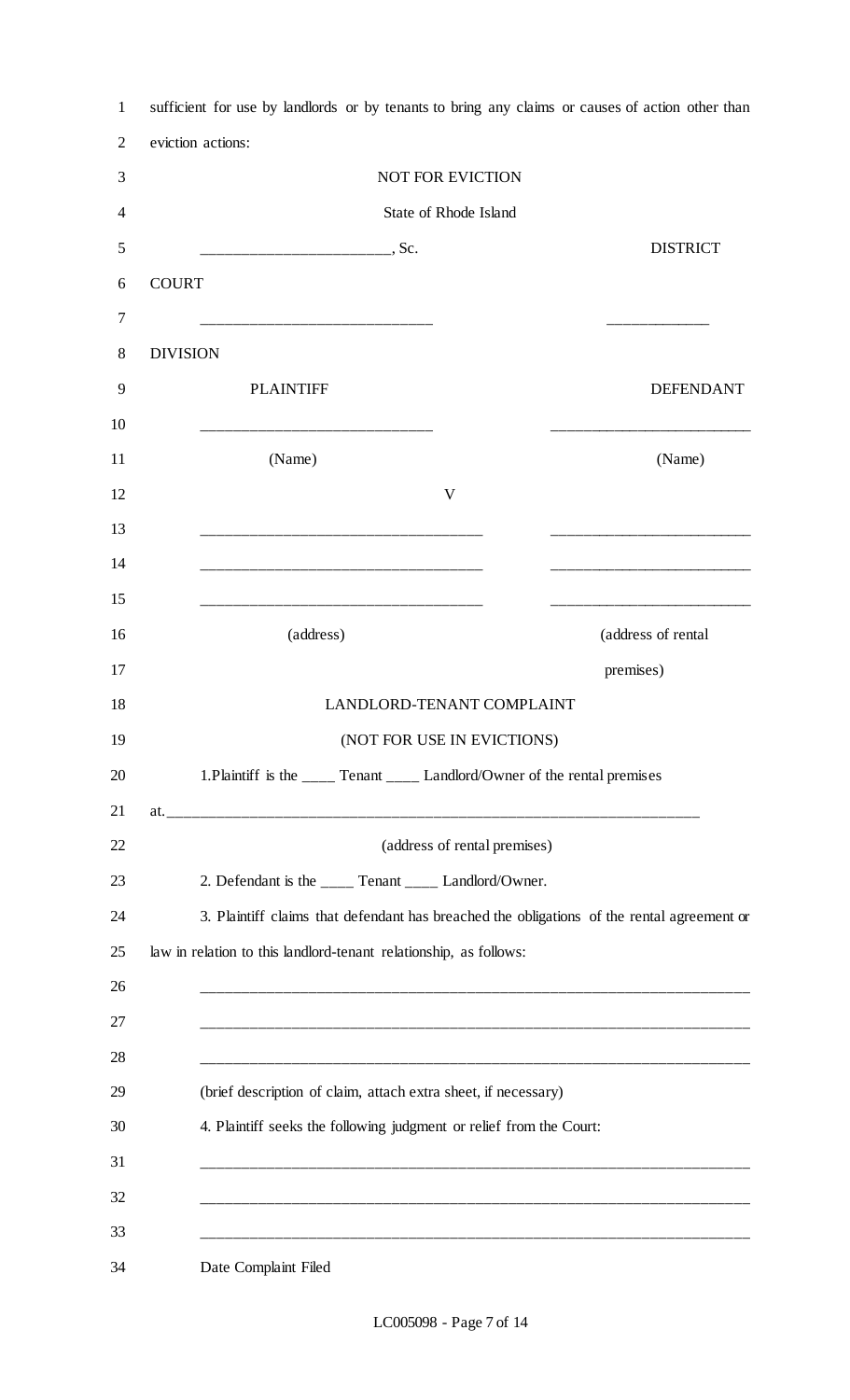| 1  |                                                                                                         |
|----|---------------------------------------------------------------------------------------------------------|
| 2  | (Signature of plaintiff or<br>With Clerk: $\frac{1}{2}$                                                 |
| 3  | plaintiff's attorney)                                                                                   |
| 4  |                                                                                                         |
| 5  | (address)                                                                                               |
| 6  | (g) The summons in an action for eviction for nonpayment of rent pursuant to $\S 34-18-35$              |
| 7  | shall be in substantially the following form:                                                           |
| 8  | <b>STATE OF RHODE ISLAND</b>                                                                            |
| 9  | <b>DISTRICT</b><br><b>COURT</b>                                                                         |
| 10 | <b>SU</b>                                                                                               |
| 11 | <b>MMONS</b>                                                                                            |
| 12 | EVICTION-NONPAYMENT OF RENT                                                                             |
| 13 | DIVISION COUNTY CIVIL ACTION-FILE NO.                                                                   |
| 14 | Address of Court:                                                                                       |
| 15 |                                                                                                         |
| 16 |                                                                                                         |
| 17 |                                                                                                         |
| 18 | (name & address of plaintiff landlord)<br>address<br>of<br>$\&$<br>(name                                |
| 19 | defendant-tenant)                                                                                       |
| 20 | TO THE TENANT: You are served with an eviction complaint for nonpayment of rent. If                     |
| 21 | you do nothing, you will lose by default and be evicted. If you claim any defense, you must             |
| 22 | complete the enclosed ANSWER and file it with the Court Clerk at or before the hearing date. You        |
| 23 | should also mail a copy to the landlord or the landlord's lawyer. Your hearing will be at $9.30$ $9.00$ |
| 24 | A.M. on the hearing date, at the court address listed above. You should go to the hearing or you        |
| 25 | may lose by default. If you think the case is "settled," you should still go to the hearing to make     |
| 26 | sure the settlement is in the court record.                                                             |
| 27 |                                                                                                         |
| 28 | (Proof of Service on next page)                                                                         |
| 29 |                                                                                                         |
| 30 | <b>PROOF OF SERVICE</b>                                                                                 |
| 31 | I hereby certify that I served a copy of the Complaint and Summons & Answer upon the                    |
| 32 | defendant(s) by delivering or leaving said papers in the following manner:                              |
| 33 | ______ to the defendant personally; or                                                                  |
| 34 | ______ at his or her dwelling unit or usual place of abode                                              |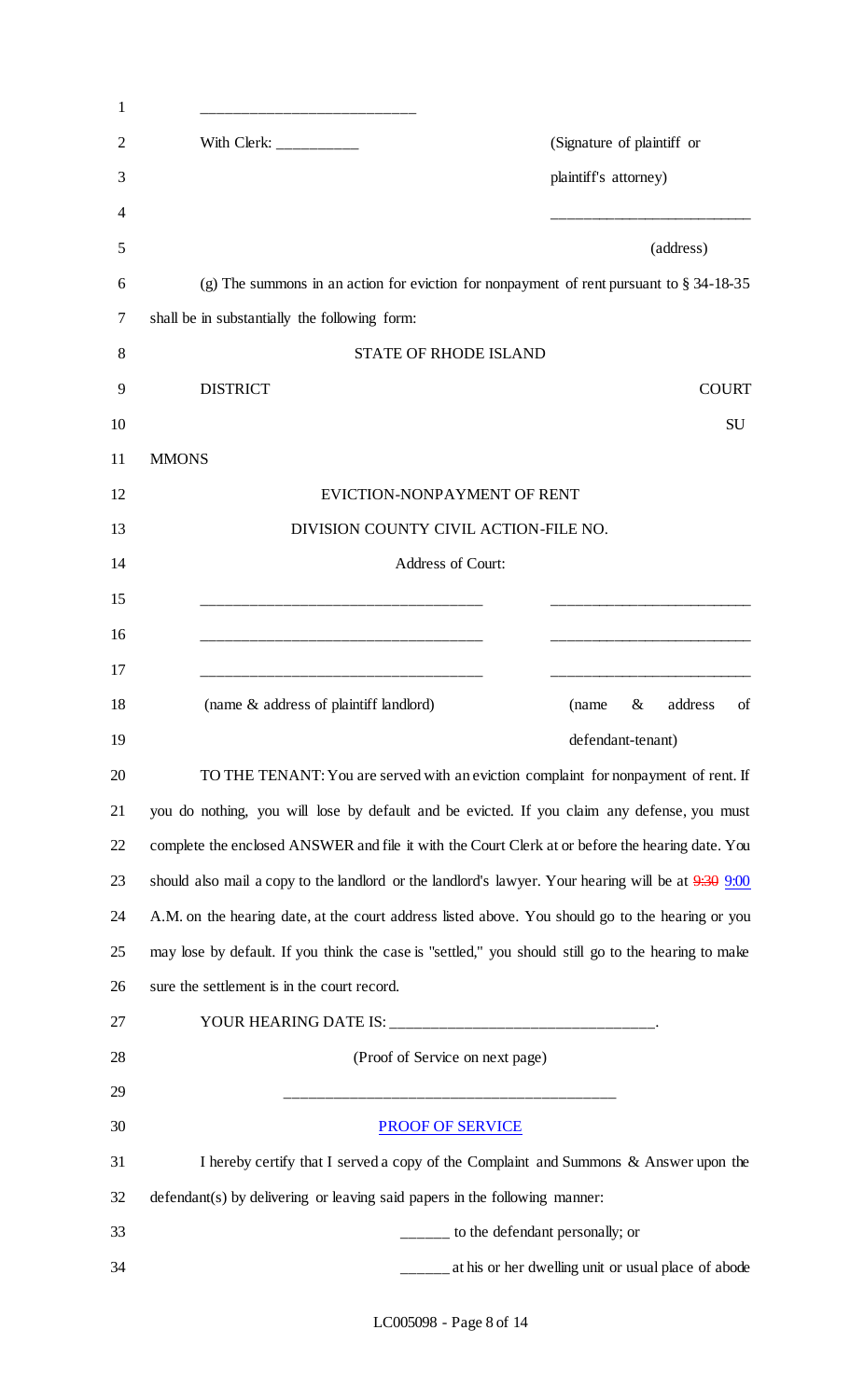|                      |                                                                                                   | address listed below with a person of suitable age                                                                                                                                                                                                    |
|----------------------|---------------------------------------------------------------------------------------------------|-------------------------------------------------------------------------------------------------------------------------------------------------------------------------------------------------------------------------------------------------------|
|                      |                                                                                                   |                                                                                                                                                                                                                                                       |
|                      | residing therein; or                                                                              |                                                                                                                                                                                                                                                       |
|                      |                                                                                                   | if none be found, by posting conspicuously on the                                                                                                                                                                                                     |
|                      |                                                                                                   |                                                                                                                                                                                                                                                       |
|                      | to the defendant's dwelling unit.                                                                 |                                                                                                                                                                                                                                                       |
|                      |                                                                                                   |                                                                                                                                                                                                                                                       |
|                      |                                                                                                   |                                                                                                                                                                                                                                                       |
| <b>SERVICE DATE:</b> |                                                                                                   |                                                                                                                                                                                                                                                       |
| <b>DEPUTY</b>        |                                                                                                   | SHERIFF/CONSTABLE:                                                                                                                                                                                                                                    |
|                      |                                                                                                   |                                                                                                                                                                                                                                                       |
|                      |                                                                                                   |                                                                                                                                                                                                                                                       |
|                      |                                                                                                   |                                                                                                                                                                                                                                                       |
|                      |                                                                                                   |                                                                                                                                                                                                                                                       |
|                      |                                                                                                   |                                                                                                                                                                                                                                                       |
|                      |                                                                                                   |                                                                                                                                                                                                                                                       |
|                      |                                                                                                   |                                                                                                                                                                                                                                                       |
|                      |                                                                                                   |                                                                                                                                                                                                                                                       |
|                      |                                                                                                   | (Signature of Clerk)                                                                                                                                                                                                                                  |
|                      | (h) The summons in an action for eviction for noncompliance with the rental agreement             |                                                                                                                                                                                                                                                       |
|                      | pursuant to § 34-18-36, or for unlawfully holding over after termination or expiration of tenancy |                                                                                                                                                                                                                                                       |
|                      | pursuant to § 34-18-38, shall be in substantially the following form:                             |                                                                                                                                                                                                                                                       |
|                      | State of Rhode Island                                                                             |                                                                                                                                                                                                                                                       |
|                      | District                                                                                          |                                                                                                                                                                                                                                                       |
|                      | <b>Summons</b>                                                                                    |                                                                                                                                                                                                                                                       |
|                      | EVICTION FOR REASON OTHER THAN NONPAYMENT OF RENT                                                 |                                                                                                                                                                                                                                                       |
| <b>DIVISION</b>      | <b>COUNTY</b>                                                                                     |                                                                                                                                                                                                                                                       |
| FILE NO.             |                                                                                                   | Court<br>CIVIL ACTION-                                                                                                                                                                                                                                |
|                      | Address of Court:                                                                                 |                                                                                                                                                                                                                                                       |
|                      |                                                                                                   | ADDRESS OF DWELLING OR USUAL PLACE OF ABODE:<br>NAME OF PERSON OF SUITABLE AGE:<br><b>CERTIFICATE OF SERVICE</b><br>I hereby certify that a copy of this Complaint and Summons was placed into regular U.S.<br>to defendant at the following address: |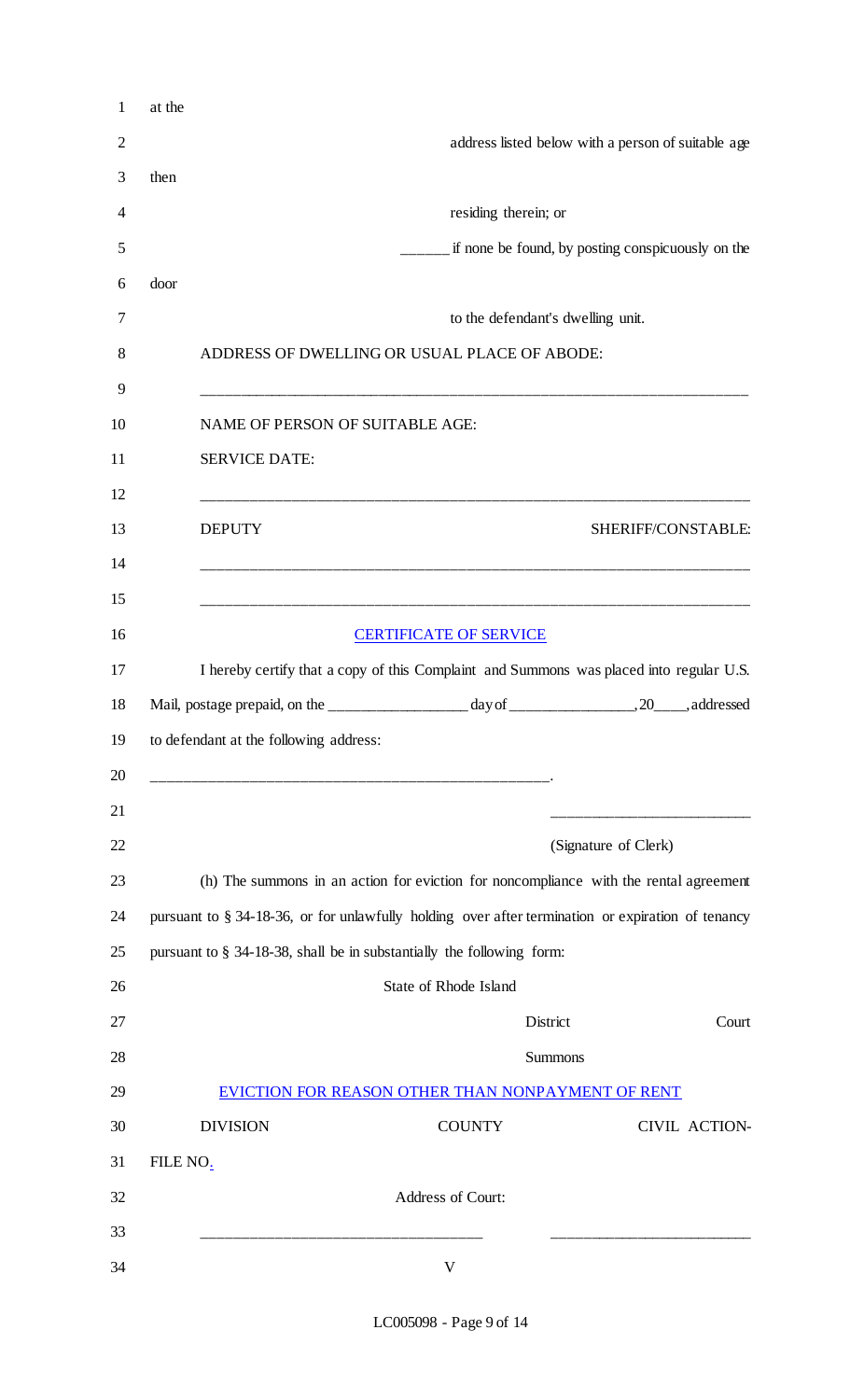| $\mathbf{1}$   |                                                                                                        |
|----------------|--------------------------------------------------------------------------------------------------------|
| $\overline{2}$ |                                                                                                        |
| 3              | (name & address of plaintiff landlord)<br>(name & address of defendant-                                |
| 4              | tenant)                                                                                                |
| 5              | TO THE TENANT: You are served with an eviction complaint for noncompliance with                        |
| 6              | rental agreement (R.I.G.L. 34-18-36), or for unlawfully holding over after termination or expiration   |
| 7              | of tenancy (R.I.G.L. 34-18-38). If you do nothing, you will lose by default and be evicted. If you     |
| 8              | claim any defense, you must complete the enclosed ANSWER and file it with the Court Clerk              |
| 9              | within TWENTY (20) days after you are served with this summons and complaint. You should also          |
| 10             | mail a copy of the ANSWER to the landlord or the landlord's lawyer. If you file the enclosed           |
| 11             | ANSWER, then you will receive another written notice telling you when the hearing will be. If you      |
| 12             | have any questions, you may consult a lawyer. If you think the case is "settled" you should still file |
| 13             | the enclosed ANSWER or be sure that the written settlement is in the file at the Clerk's office.       |
| 14             | (Proof of Service on next page)                                                                        |
| 15             |                                                                                                        |
| 16             | <b>PROOF OF SERVICE</b>                                                                                |
| 17             | I hereby certify that I served a copy of the Complaint, Summons, and Answer form upon                  |
| 18             | the defendant(s) by delivering or leaving said papers in the following manner:                         |
| 19             | <sub>1</sub> to the defendant personally                                                               |
| 20             | at his/her dwelling unit or usual place of abode at the address listed below, with a                   |
| 21             | person of suitable age then residing therein                                                           |
| 22             | ___ to an agent named below authorized by appointment or by law to receive service of                  |
| 23             | process                                                                                                |
| 24             | ____ further notice as required by law was given as noted below                                        |
| 25             | Address of dwelling or usual place of abode:                                                           |
| 26             |                                                                                                        |
| 27             | Name of person of suitable age or of agent:                                                            |
| 28             |                                                                                                        |
| 29             | If none be found, by posting conspicuously on the door to the defendant's dwelling unit or             |
| 30             | usual place of abode.                                                                                  |
| 31             | Service Date: _____________________                                                                    |
| 32             | Deputy Sheriff/Constable (circle one):                                                                 |
| 33             |                                                                                                        |
| 34             | (signature)                                                                                            |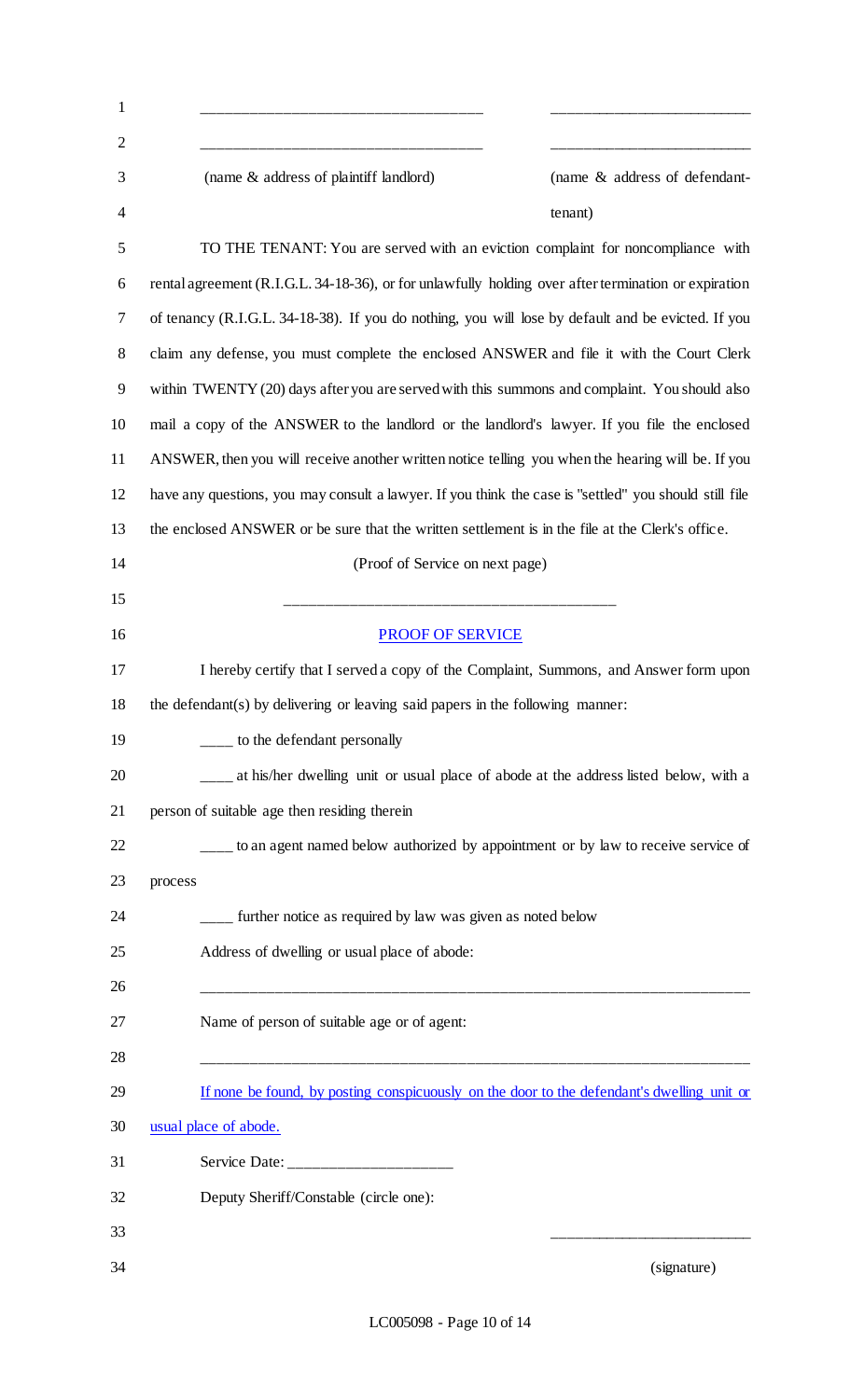|                                                                                            | <b>CERTIFICATE OF SERVICE</b>                                                           |                                                                                                                                                                                                                                                                                                            |  |
|--------------------------------------------------------------------------------------------|-----------------------------------------------------------------------------------------|------------------------------------------------------------------------------------------------------------------------------------------------------------------------------------------------------------------------------------------------------------------------------------------------------------|--|
|                                                                                            |                                                                                         | I hereby certify that, on the  day of , 20, I mailed a copy of this Summons, and                                                                                                                                                                                                                           |  |
| Complaint for Eviction for Reason Other than Nonpayment of Rent, blank Answer forms, and   |                                                                                         |                                                                                                                                                                                                                                                                                                            |  |
| Language Assistance Notice addressed to the Defendant/Tenant, at the address listed above. |                                                                                         |                                                                                                                                                                                                                                                                                                            |  |
|                                                                                            |                                                                                         | Affiant_                                                                                                                                                                                                                                                                                                   |  |
| (i) The summons in an action relating to any claims by tenants, or by landlords other than |                                                                                         |                                                                                                                                                                                                                                                                                                            |  |
|                                                                                            | for eviction, shall be in substantially the following form:                             |                                                                                                                                                                                                                                                                                                            |  |
|                                                                                            |                                                                                         | State of Rhode Island                                                                                                                                                                                                                                                                                      |  |
|                                                                                            |                                                                                         | <b>District Court Summons</b>                                                                                                                                                                                                                                                                              |  |
|                                                                                            |                                                                                         |                                                                                                                                                                                                                                                                                                            |  |
| <b>DIVISION</b>                                                                            | <b>COUNTY</b>                                                                           | CIVIL ACTION-FILE NO.                                                                                                                                                                                                                                                                                      |  |
|                                                                                            | <b>PLAINTIFF</b>                                                                        | PLAINTIFF'S ATTORNEY                                                                                                                                                                                                                                                                                       |  |
|                                                                                            |                                                                                         | <b>ADDRESS</b>                                                                                                                                                                                                                                                                                             |  |
|                                                                                            | <b>VS</b>                                                                               |                                                                                                                                                                                                                                                                                                            |  |
|                                                                                            |                                                                                         |                                                                                                                                                                                                                                                                                                            |  |
|                                                                                            | <b>DEFENDANT</b>                                                                        |                                                                                                                                                                                                                                                                                                            |  |
|                                                                                            |                                                                                         |                                                                                                                                                                                                                                                                                                            |  |
|                                                                                            |                                                                                         | DEFENDANT'S ADDRESS                                                                                                                                                                                                                                                                                        |  |
|                                                                                            | TO THE ABOVE-NAMED DEFENDANT:                                                           |                                                                                                                                                                                                                                                                                                            |  |
|                                                                                            | You are hereby summoned and required to serve upon the plaintiff's attorney, whose name |                                                                                                                                                                                                                                                                                                            |  |
|                                                                                            |                                                                                         |                                                                                                                                                                                                                                                                                                            |  |
|                                                                                            |                                                                                         |                                                                                                                                                                                                                                                                                                            |  |
|                                                                                            |                                                                                         |                                                                                                                                                                                                                                                                                                            |  |
|                                                                                            |                                                                                         |                                                                                                                                                                                                                                                                                                            |  |
|                                                                                            | be taken against you for the relief demanded in the complaint.                          |                                                                                                                                                                                                                                                                                                            |  |
|                                                                                            |                                                                                         |                                                                                                                                                                                                                                                                                                            |  |
|                                                                                            | <b>DATE</b>                                                                             | <b>CLERK</b>                                                                                                                                                                                                                                                                                               |  |
|                                                                                            |                                                                                         |                                                                                                                                                                                                                                                                                                            |  |
|                                                                                            | SEAL OF THE DISTRICT COURT                                                              | <b>DATE</b>                                                                                                                                                                                                                                                                                                |  |
| <b>RECEIVED</b>                                                                            |                                                                                         | and address appears above, an answer to the complaint which is herewith served upon you. Your<br>answer must be made within 20 days after service of this summons, excluding the date of service.<br>The original must be filed in writing with this court. If you fail to do so, judgment by default will |  |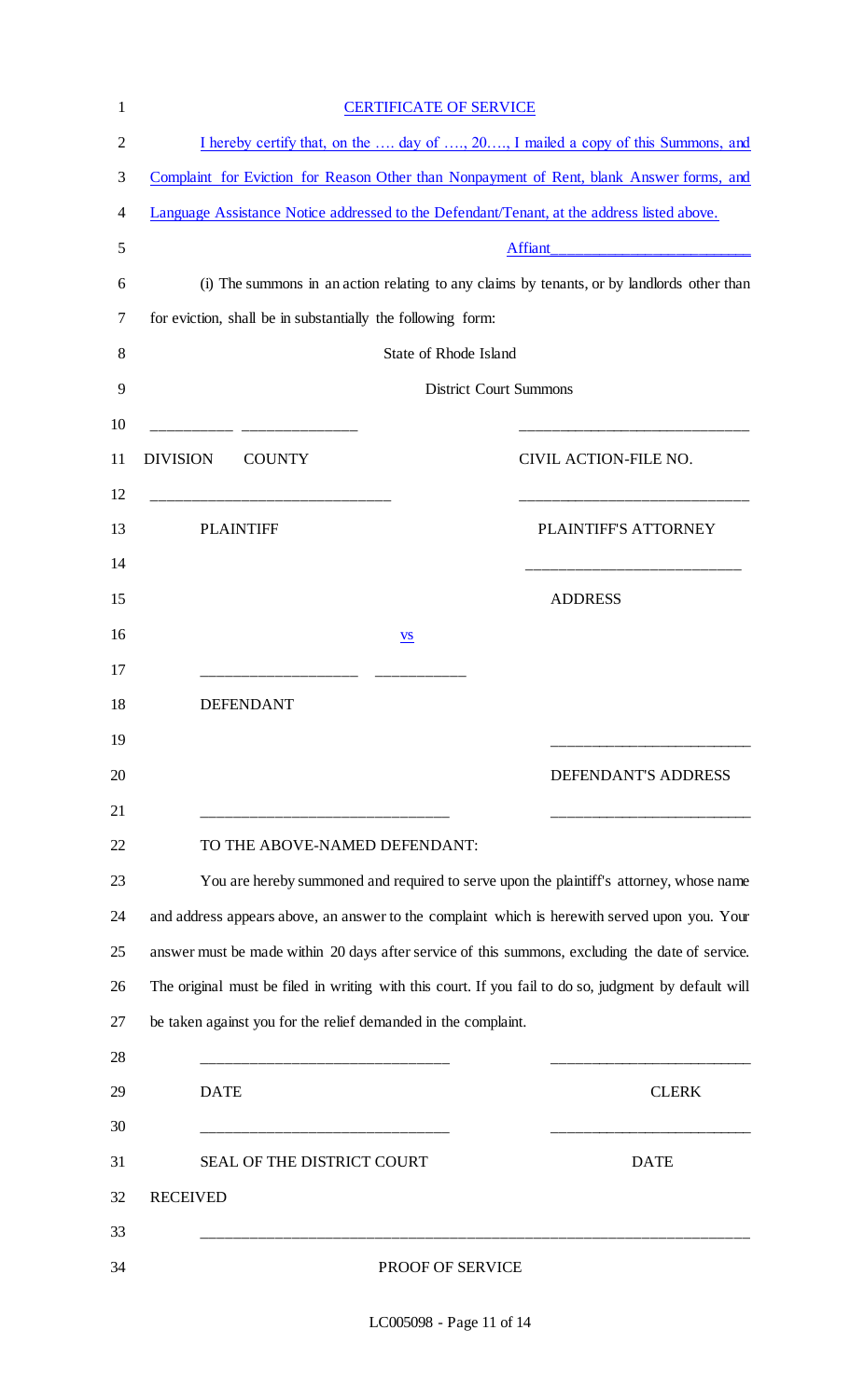| 1              | I hereby certify that on the date below I served a copy of this summons and a copy of the             |
|----------------|-------------------------------------------------------------------------------------------------------|
| $\overline{2}$ | complaint received herewith upon the above-named defendant by delivering or leaving said papers       |
| 3              | in the following manner:                                                                              |
| 4              | $\Box$ to the defendant personally.                                                                   |
| 5              | $\Box$ at his dwelling house or usual place of abode at the address entered                           |
| 6              | below, with a person of suitable age and discretion then residing therewith.                          |
| 7              | $\Box$ to an agent named below authorized by appointment or by law to receive                         |
| 8              | service of process.                                                                                   |
| 9              | $\Box$ Further notice as required by statute was given as noted on the reverse                        |
| 10             | side.                                                                                                 |
| 11<br>12<br>13 | Address of Dwelling or Usual Place of Abode                                                           |
| 14<br>15       | Name of Authorized Agent or Person of Suitable Age                                                    |
| 16<br>17       | Date<br>Deputy Sheriff/Constable                                                                      |
| 18             | SERVICE FEE \$                                                                                        |
| 19             | (j) The blank answer served in eviction actions shall be in substantially the following form:         |
| 20             | State of Rhode Island                                                                                 |
| 21             | <b>DISTRICT COURT</b>                                                                                 |
| 22             | <b>DIVISION</b>                                                                                       |
| 23             | <b>DEFENDANT</b><br><b>PLAINTIFF</b>                                                                  |
| 24             |                                                                                                       |
| 25             | (Landlord's Name)<br>(Tenant's Name)                                                                  |
| 26             | V                                                                                                     |
| 27             |                                                                                                       |
| 28             |                                                                                                       |
| 29             | (address of rental<br>(address)                                                                       |
| 30             | premises)                                                                                             |
| 31             | <b>INSTRUCTIONS TO THE DEFENDANT</b>                                                                  |
| 32             | Listed below are several possible defenses to the eviction action your landlord has filed             |
| 33             | against you. If one or more of these defenses apply to your case, check the appropriate box(es). If   |
| 34             | space is provided, write in facts in support of that defense. Use additional paper if necessary. Some |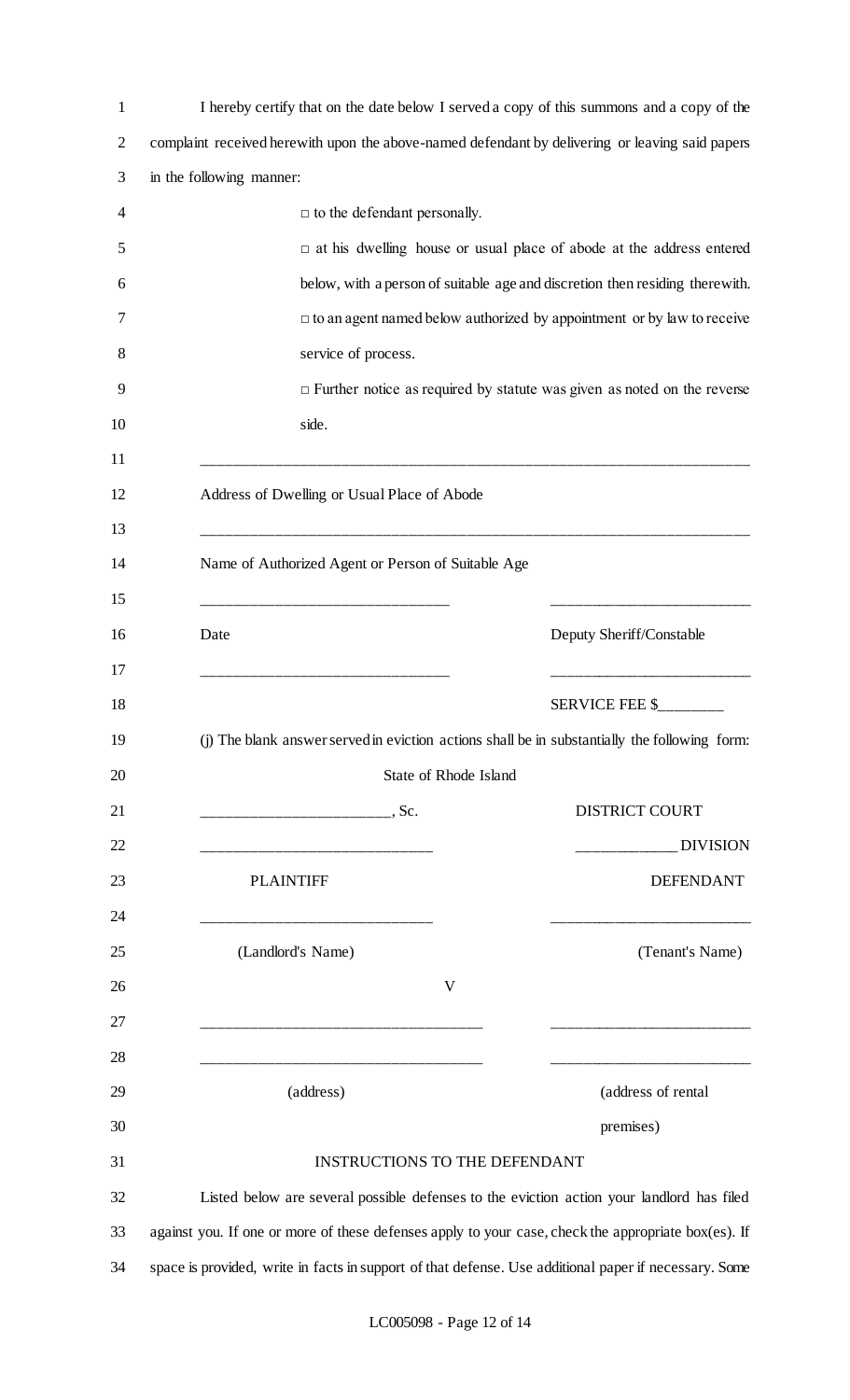| $\mathbf 1$    | of these defenses are technical, and there may be others not listed here. You may consult a lawyer |
|----------------|----------------------------------------------------------------------------------------------------|
| $\overline{2}$ | and seek representation before filling out this Answer.                                            |
| 3              | <b>TENANT'S ANSWER</b>                                                                             |
| 4              | The complaint against me is untrue or fails to state the following facts:                          |
| 5              | I offered rent, but my landlord refused it. I am still able and willing to pay the rent.           |
| 6              | I have a defense for nonpayment because the landlord has failed to maintain the premises           |
| 7              | in a fit and habitable condition.                                                                  |
| 8              | My rent has not been paid, but I have a legally justifiable defense for not paying:                |
| 9              | I have a written lease which does not expire until:                                                |
| 10             | I have not received the required notice from the landlord before this complaint was served         |
| 11             | on me.                                                                                             |
| 12             | The landlord is trying to evict me because I have exercised my legal rights by calling code        |
| 13             | enforcement officials, or by taking the following protected action:                                |
| 14             | I have other defenses as follow:                                                                   |
| 15             | WHEREFORE: Because of the defense(s) indicated above, I ask the court to grant a                   |
| 16             | judgment in my favor and not order me to be evicted.                                               |
| 17             | <b>COUNTERCLAIM</b>                                                                                |
| 18             | Instructions: If you believe you are entitled to be awarded damages or money for any reason        |
| 19             | from your landlord, you may fill out the statement below:                                          |
| 20             | I hereby sue my landlord for the amount of \$_____________.                                        |
| 21             | I believe I am entitled to receive an award of this amount because                                 |
| 22             |                                                                                                    |
| 23             |                                                                                                    |
| 24             | Signature of Defendant<br>Name of Defendant (or attorney)                                          |
| 25             |                                                                                                    |
| 26             | Address                                                                                            |
| 27             |                                                                                                    |
| 28             | Telephone number                                                                                   |
| 29             |                                                                                                    |
| 30             | SECTION 2. This act shall take effect on January 1, 2023.                                          |
|                |                                                                                                    |

======== LC005098  $=$